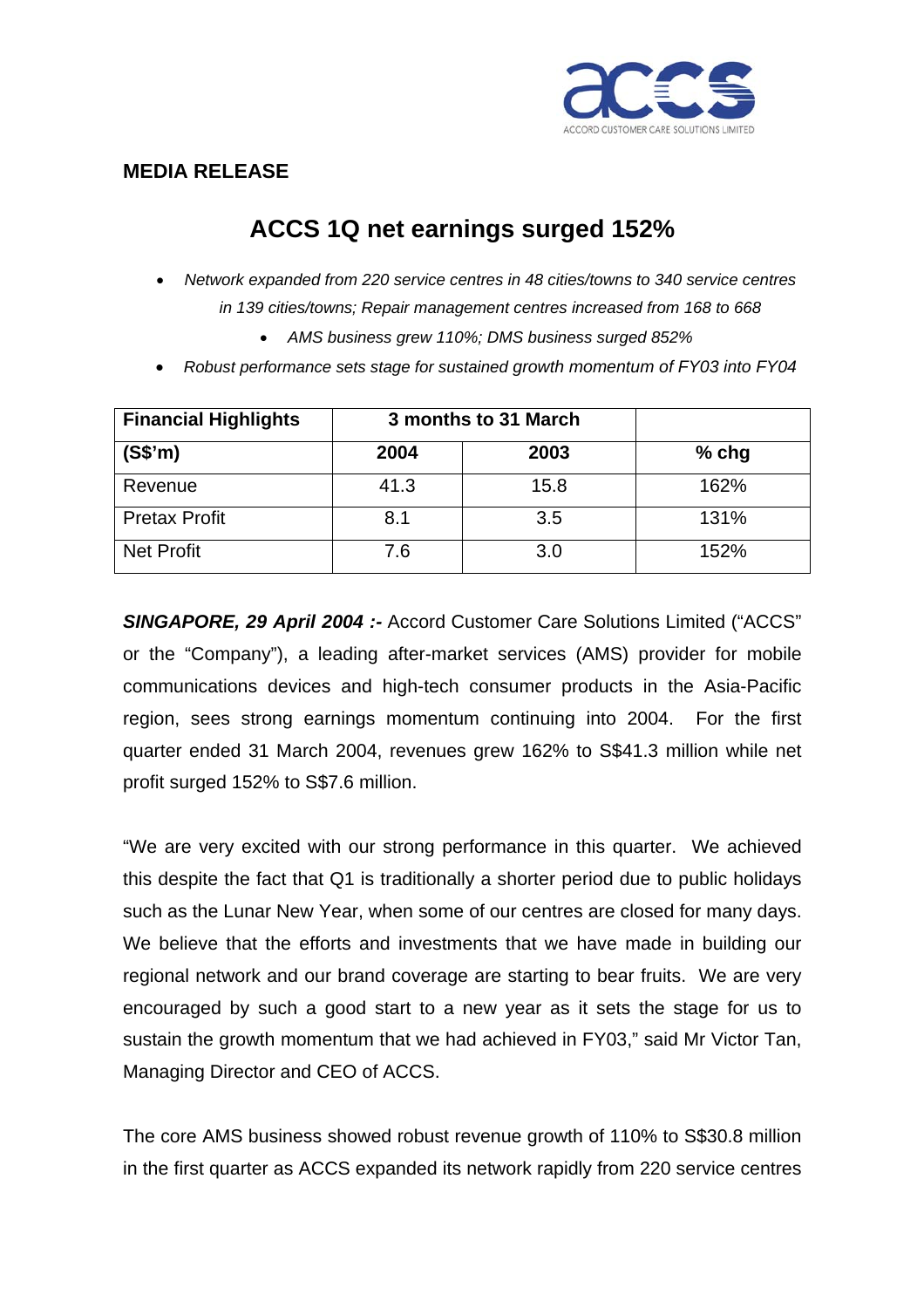as at end 31 December 2003 to 340 service centres as at 31 March 2004. Also significant was the contribution from the Group's distribution management solutions (DMS) business - revenues surged 852% to S\$10.5 million while pretax profit rose 1179% to S\$1.9 million. DMS now accounts for 25% of group revenues, up from 7% a year ago.

For the quarter just ended, ACCS also achieved positive net operating cashflows of S\$4.9 million. Cash position as at 31 March 2004 stood at S\$34.3 million.

It was an exciting first quarter for ACCS:-

- **Expanding footprint in the PRC** :- ACCS now has an AMS network of over 35 service centres in the PRC compared with 30 as at end of 2003. 8 new brands were added to our portfolio :- BenQ, COSUN, DBTel, Emol, Fengda, Lenovo, Soutech and Toshiba.
- **Making our presence felt in India** :- UCom Technologies Pvt Ltd has completed the roll-out of 100 dedicated service centres and the appointment of 500 repair management centres for Motorola in India.
- **Growing AMS network in Australia** :- Pursuant to the appointment by Nokia Australia Pty Ltd in September 2003 to operate a nationwide AMS network in Australia, we have since set up 11 Nokia Care Centres across Australia and a Nokia Technical Service Centre in Sydney. Further to the completion of the acquisition of Mobilefonerepair.Com Pty Ltd at the end of 2003, the Group has also rationalised and consolidated some of the multibrand service hubs in Australia in order to enhance operational efficiency.
- **Rapid Expansion of DMS** :- ACCS had announced earlier this year that its subsidiary, Distribution Management Solutions Pte Ltd ("DMSPL"), had secured various logistics management contracts with mobile phone distributors and AMS providers in the Asia-Pacific region. DMSPL is currently undergoing a restructuring/reorganisation of its business in connection with its proposed listing on the Singapore Exchange Securities Trading Limited.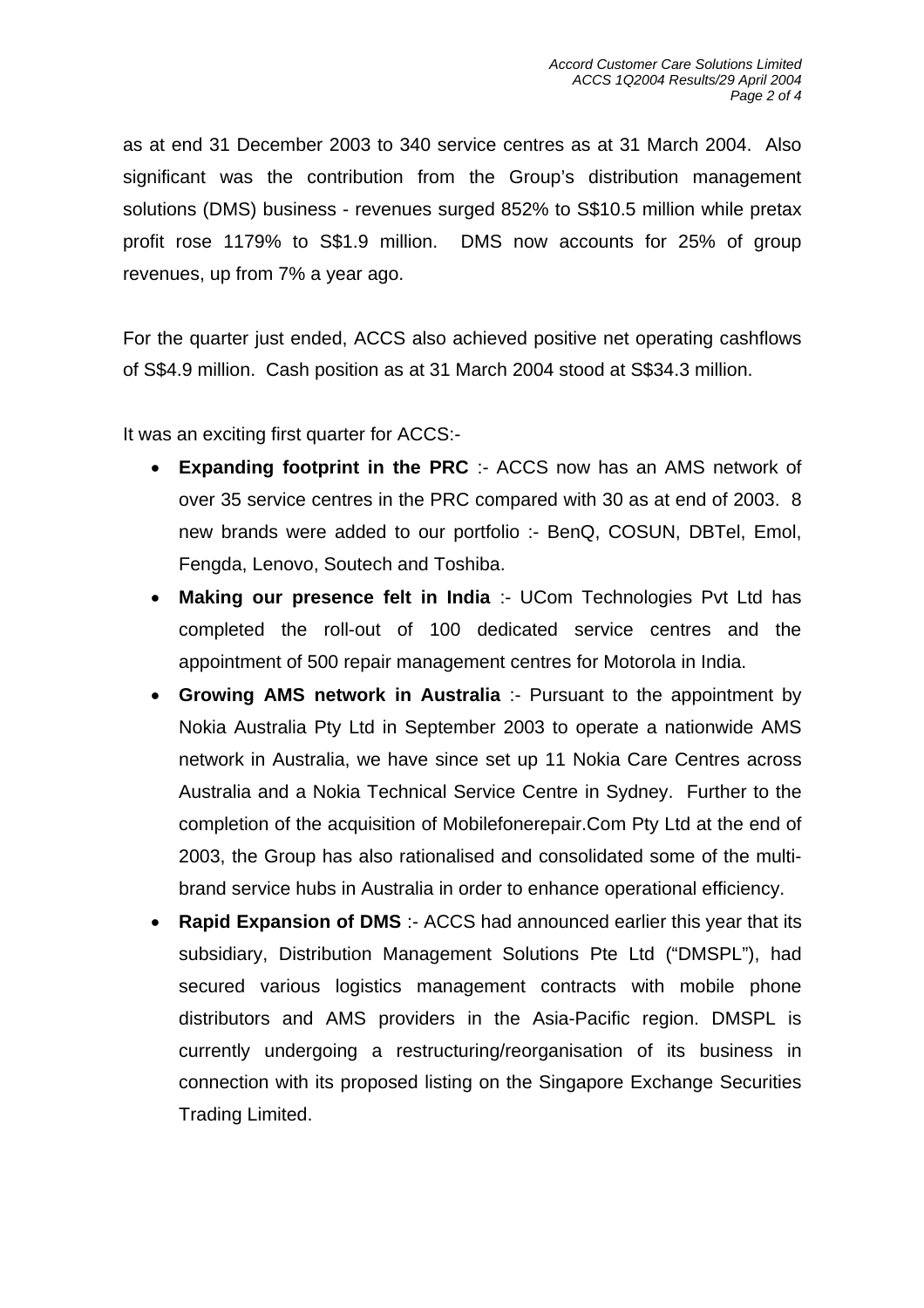In April 2004, ACCS was appointed by Nokia Pte Ltd as its exclusive service partner in Singapore. This appointment will come into effect from 1 July 2004.

Commenting on the group's outlook and strategy, Mr. Victor Tan added, "We are confident of a stronger performance this year as our expansion efforts begin to pay off. The PRC region will emerge as a significant contributor to revenues and profits this year. Our operations in Australia have also turned around and should boost the group's bottomline. At the same time, the India region will also be a positive contributor."

Mr Tan added, "In terms of future expansion, we are strategically focusing on markets with low mobile phone penetration rate and/or good growth potential such as the PRC, India and Thailand. In the PRC, we are actively seeking out strategic business partners to expedite our aim of establishing a nationwide network. India is the fastest growing market with a low penetration rate of around 3%. Having successfully set up a nationwide network for Motorola in India, we hope to secure more principals in this market. In Thailand, we intend to leverage on our existing presence and track record to further expand our market share."

"The AMS business will remain ACCS' core business but we will also identify new related businesses to augment our earnings growth by leveraging on our in-depth knowledge of the AMS and logistics industries. We intend to nurture these new businesses and monetise the value created through various avenues such as separate listings in the future," concluded Mr. Tan

*Media/IR Contact: Juliet Ang, NRA Capital Pte Ltd Email: juliet.ang@netresearch-asia.com Tel: 9839-9016*

*###*